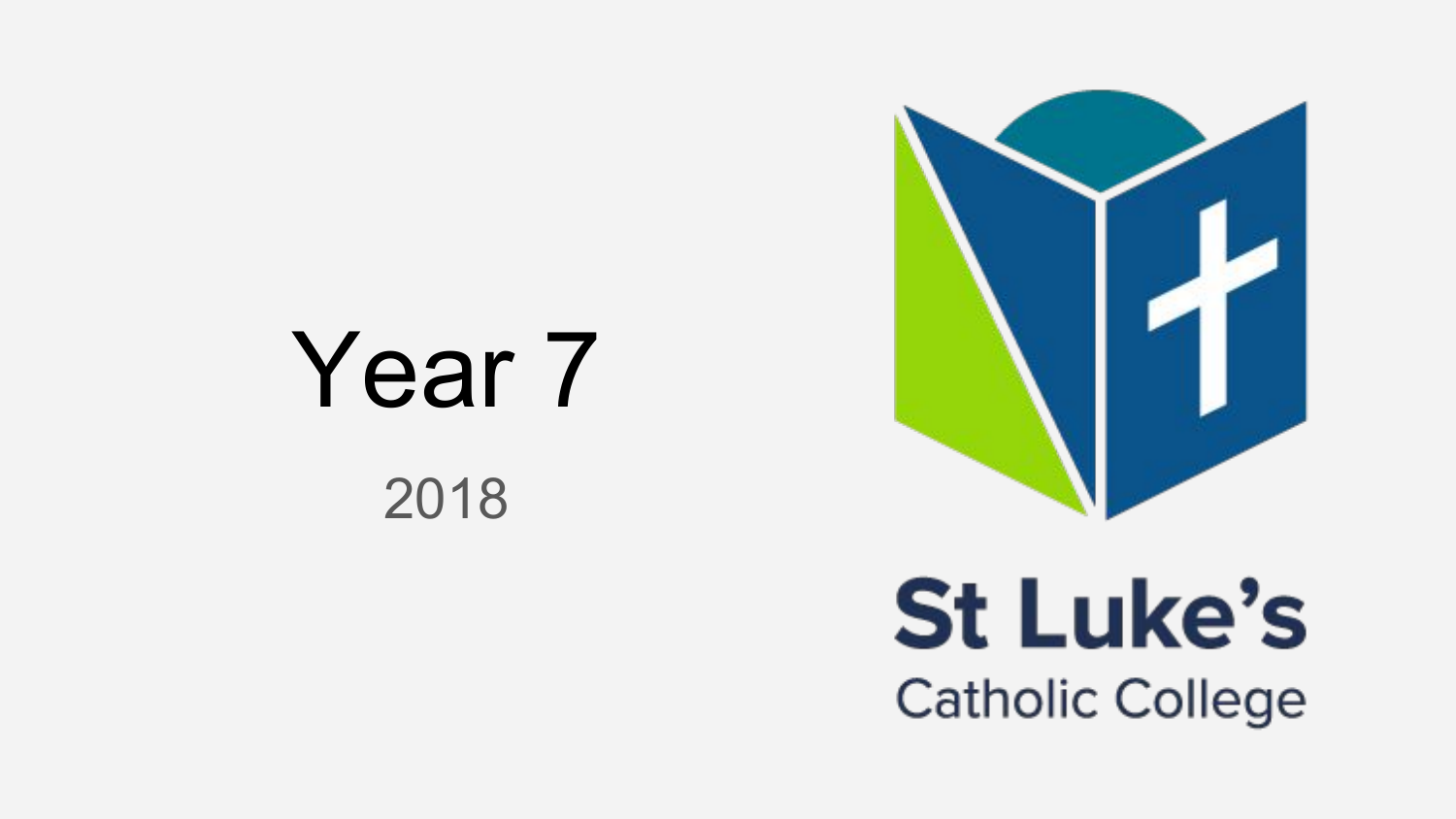# Teachers

Kelly Bauer Learning Coach Celinda Corsini Inquiry Leader Sharee Hughes Inquiry Leader Rebecca Rainima Inquiry Leader Rose Inja **Teacher** Elisa Pettenon Teacher

Julie Atkins Campus Director, Mission Oriana Miano Pathways Leader

**St Luke's Catholic College**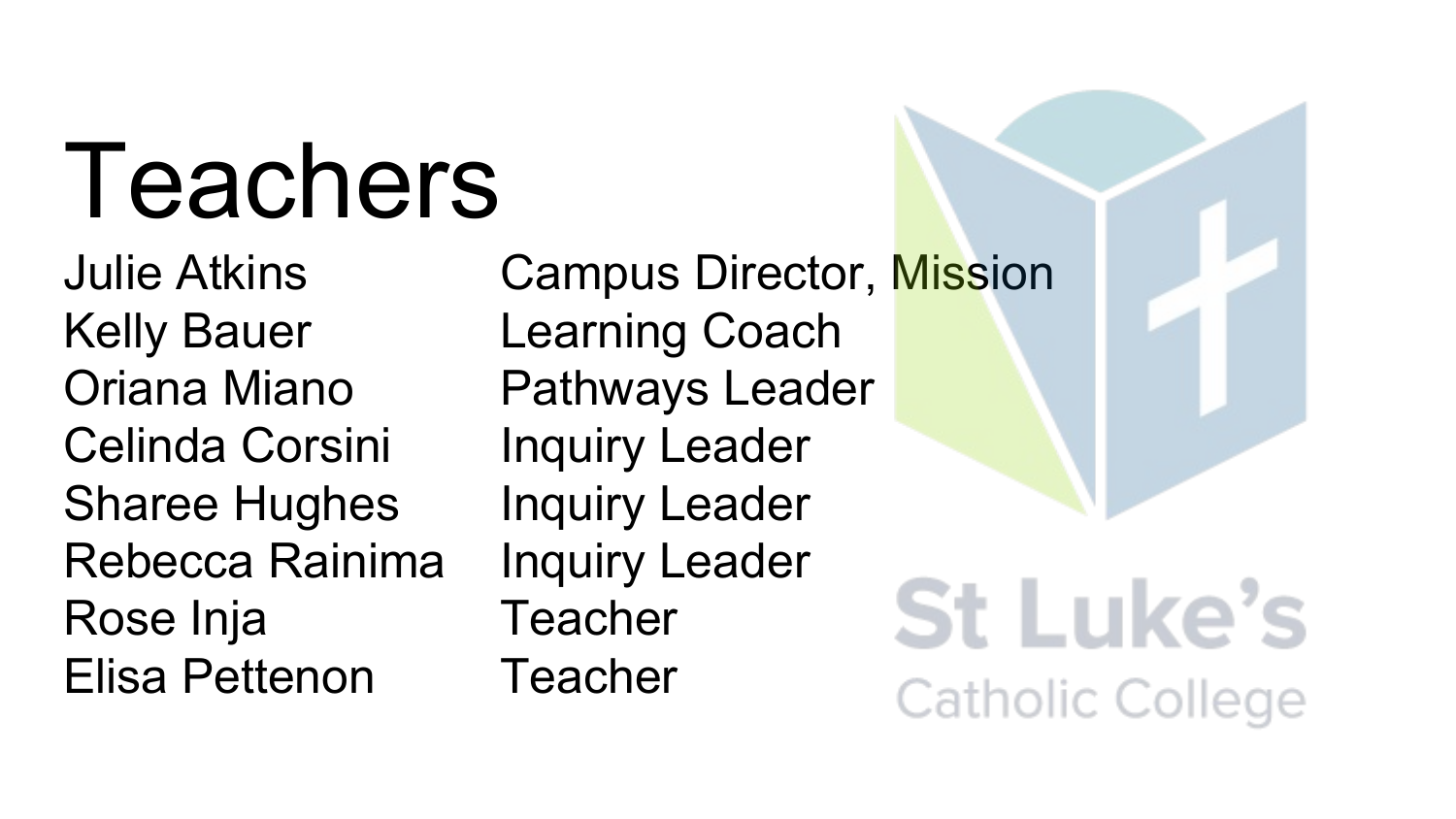# Inquiry Cycle



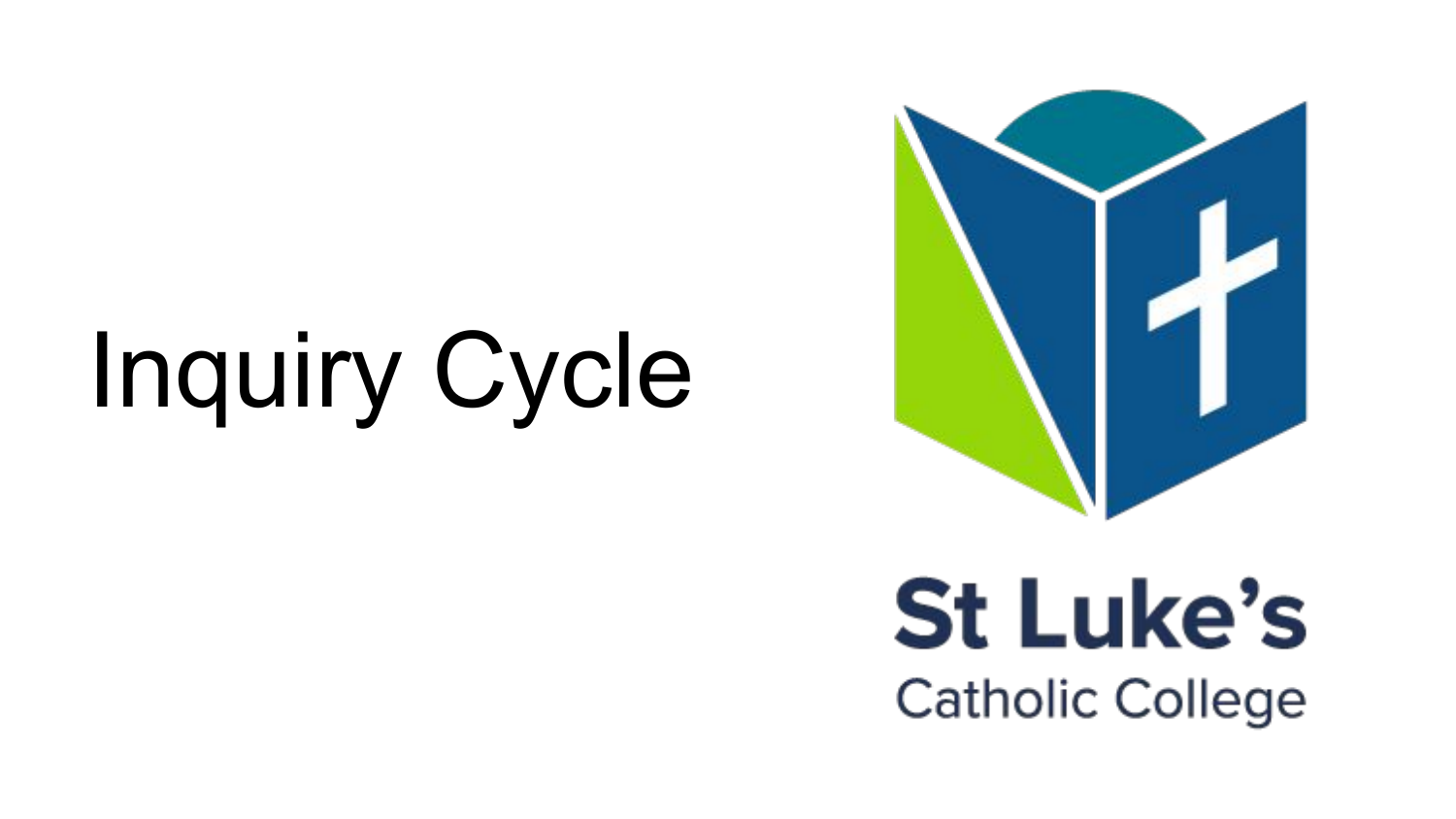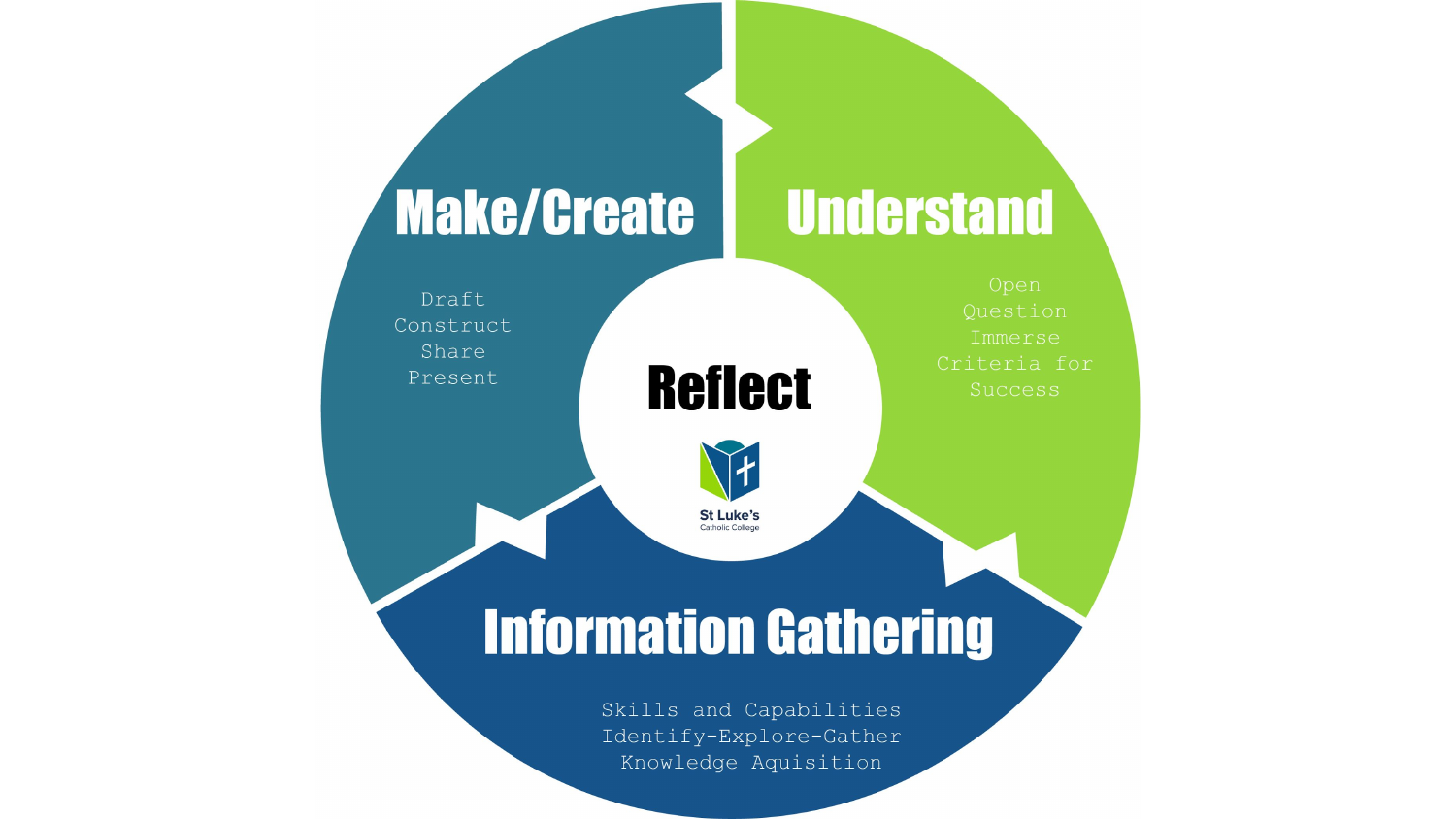### Science and Technology Sample Project

Rube Goldberg machine design (chain reactions)

Based on Forces and Motion outcomes from Science

And

Design process and Engineering outcomes from Technology Mandatory

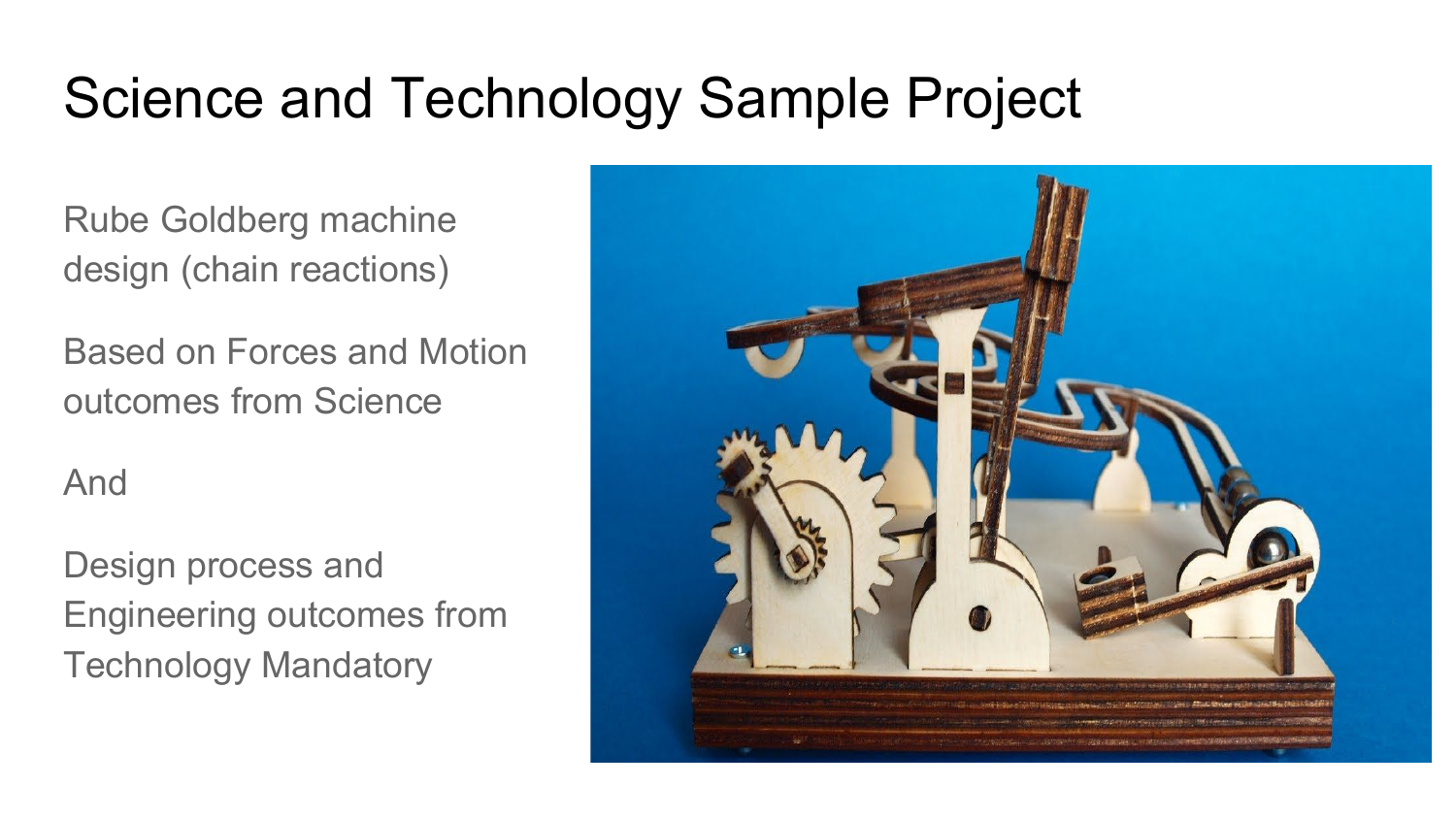### Success Criteria

The success criteria is co-constructed with students and linked to the Six Pillars and to Syllabus Outcomes

| Outcomes for this unit of work                                                                                                                                                                                                                                                                                | You do this when you<br>(these are just examples, you may select a<br>range of different pieces of evidence)                                                                                                                                                                              | This may also link to<br>the pillar of                               |
|---------------------------------------------------------------------------------------------------------------------------------------------------------------------------------------------------------------------------------------------------------------------------------------------------------------|-------------------------------------------------------------------------------------------------------------------------------------------------------------------------------------------------------------------------------------------------------------------------------------------|----------------------------------------------------------------------|
| SC4-3VA demonstrates confidence in<br>making reasoned, evidence-based decisions<br>about the current and future use and<br>influence of science and technology.<br>including ethical considerations<br>4.4.1 explains the impact of innovation and<br>emerging technologies on society and the<br>environment | Provide links between components of your<br>$\bullet$<br>machine design and components of<br>machines that assist impoverished /<br>disadvantaged groups of people<br>Evaluate your design, explaining how the<br>$\bullet$<br>tools and equipment have affected how you<br>have made it. | <b>Manage</b><br>Recognise personal<br>qualities and<br>achievements |
| WS8 selects and uses appropriate<br>strategies, understanding and skills to<br>produce creative and plausible solutions to<br>identified problems<br>4.5.1 applies management processes to<br>successfully complete design projects                                                                           | Use of cause and effect language to explain<br>$\bullet$<br>how your machine operates<br>Evaluate how effectively your machine<br>$\bullet$<br>worked<br>Complete a working Rube Goldberg machine                                                                                         | <b>Communicate and</b><br><b>Collaborate</b><br>Work collaboratively |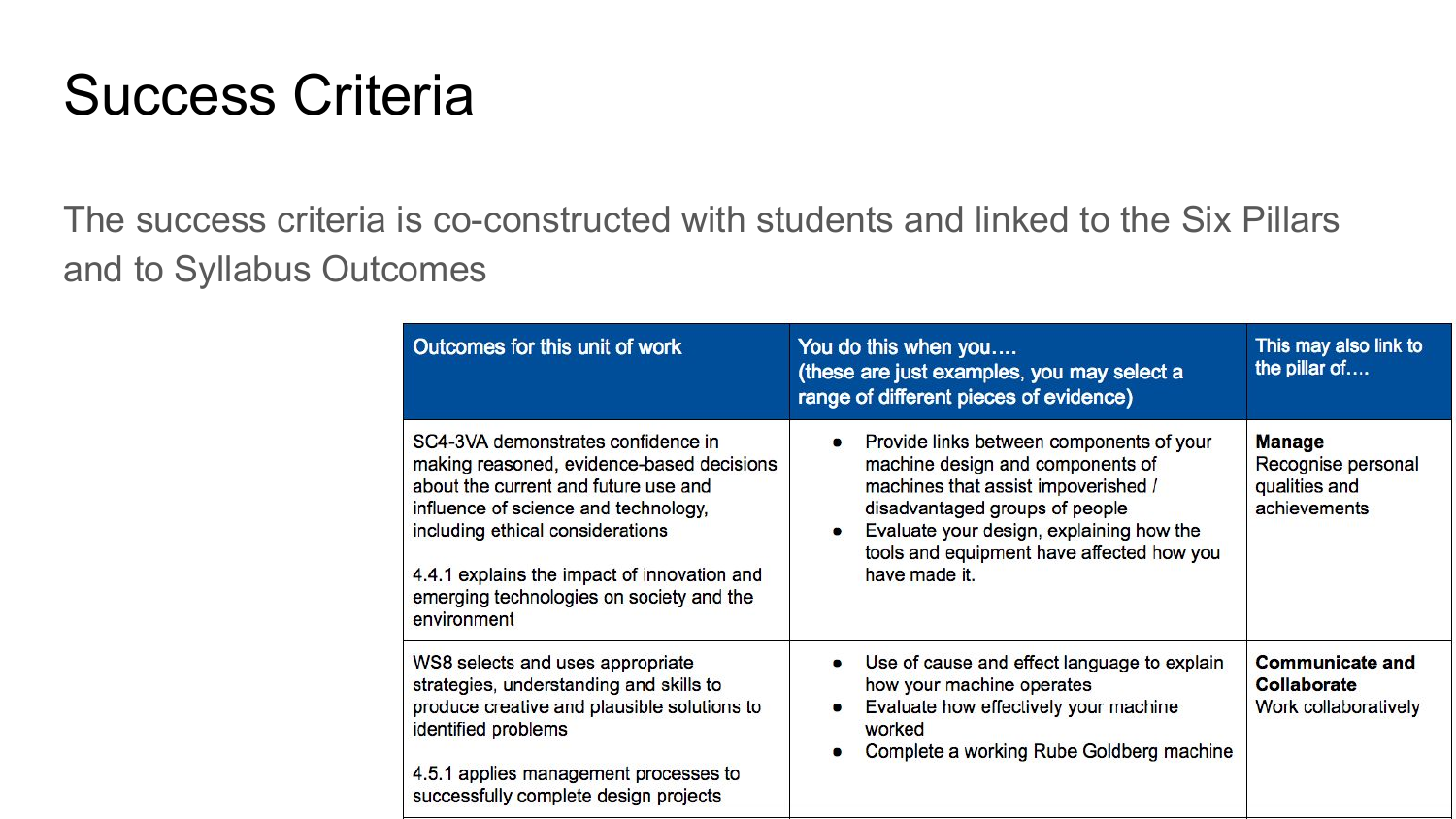### Common Grade Scale and SeeSaw

All content is assessed using the Common Grade scale where knowledge development moves from surface  $\implies$  deep  $\implies$  transfer.

Students' portfolio of assessment will be available on SeeSaw (student and parent access)All content is assessed under the Common Grade Scale

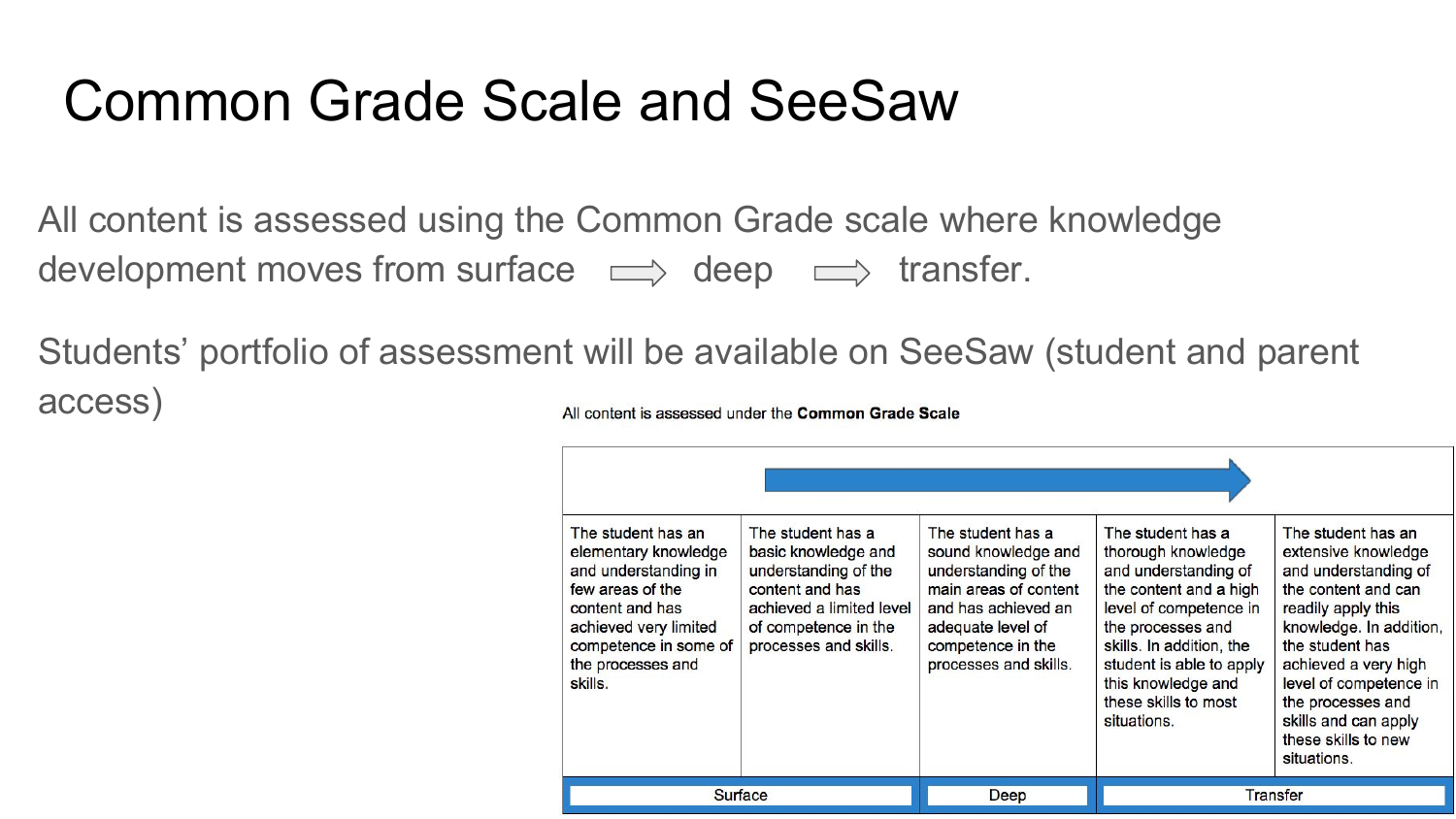### **Challenge**

A different approach to learning

Be prepared for the uncomfortable ...

"That feeling of math being hard is the feeling of your brain growing."



## **St Luke's Catholic College**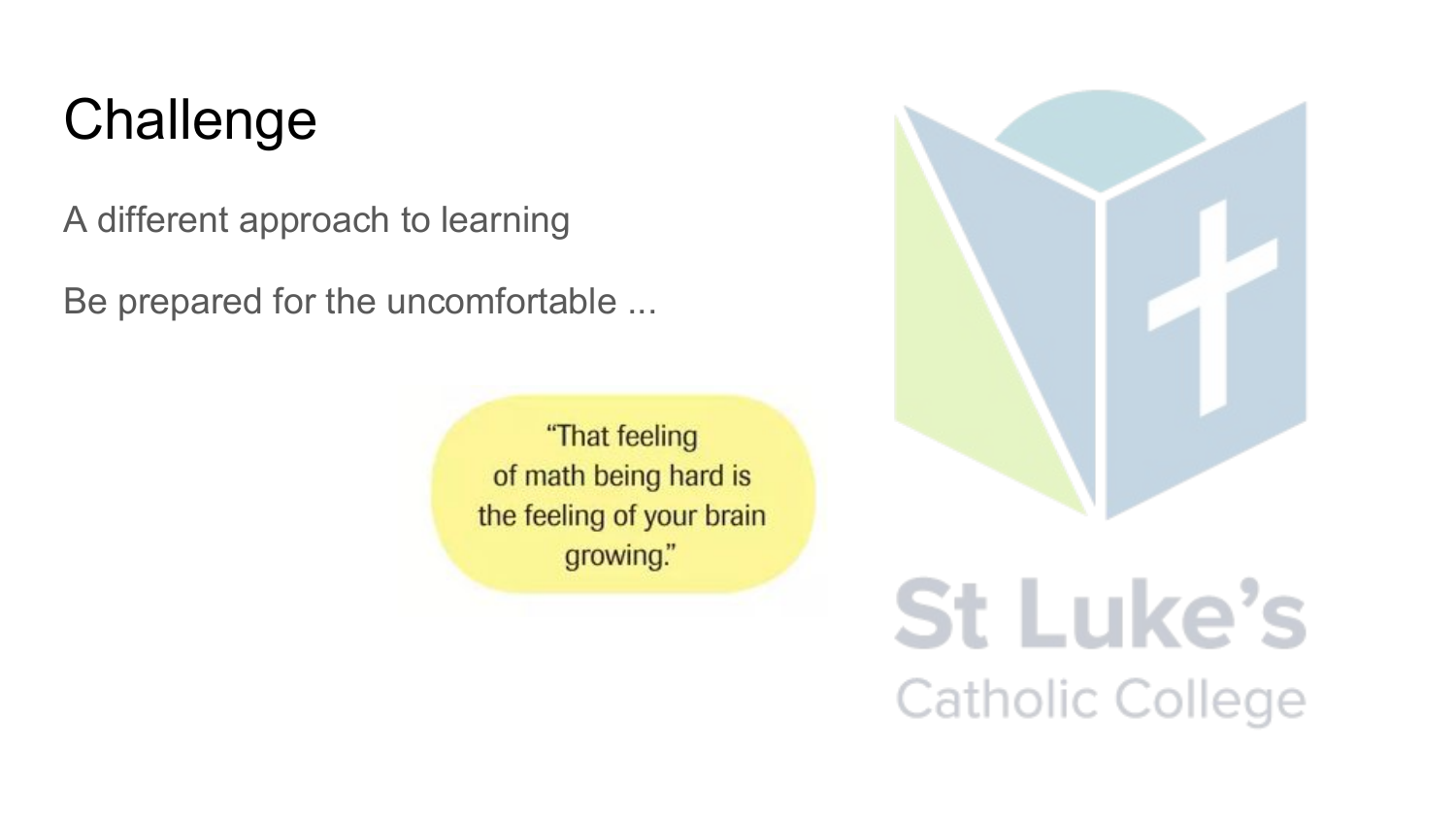### Pathways

What's is all about?

- Video to be emailed

We need your help.

- Parent Questionnaire in email (Google Form)

Insight into the program so far



## **St Luke's Catholic College**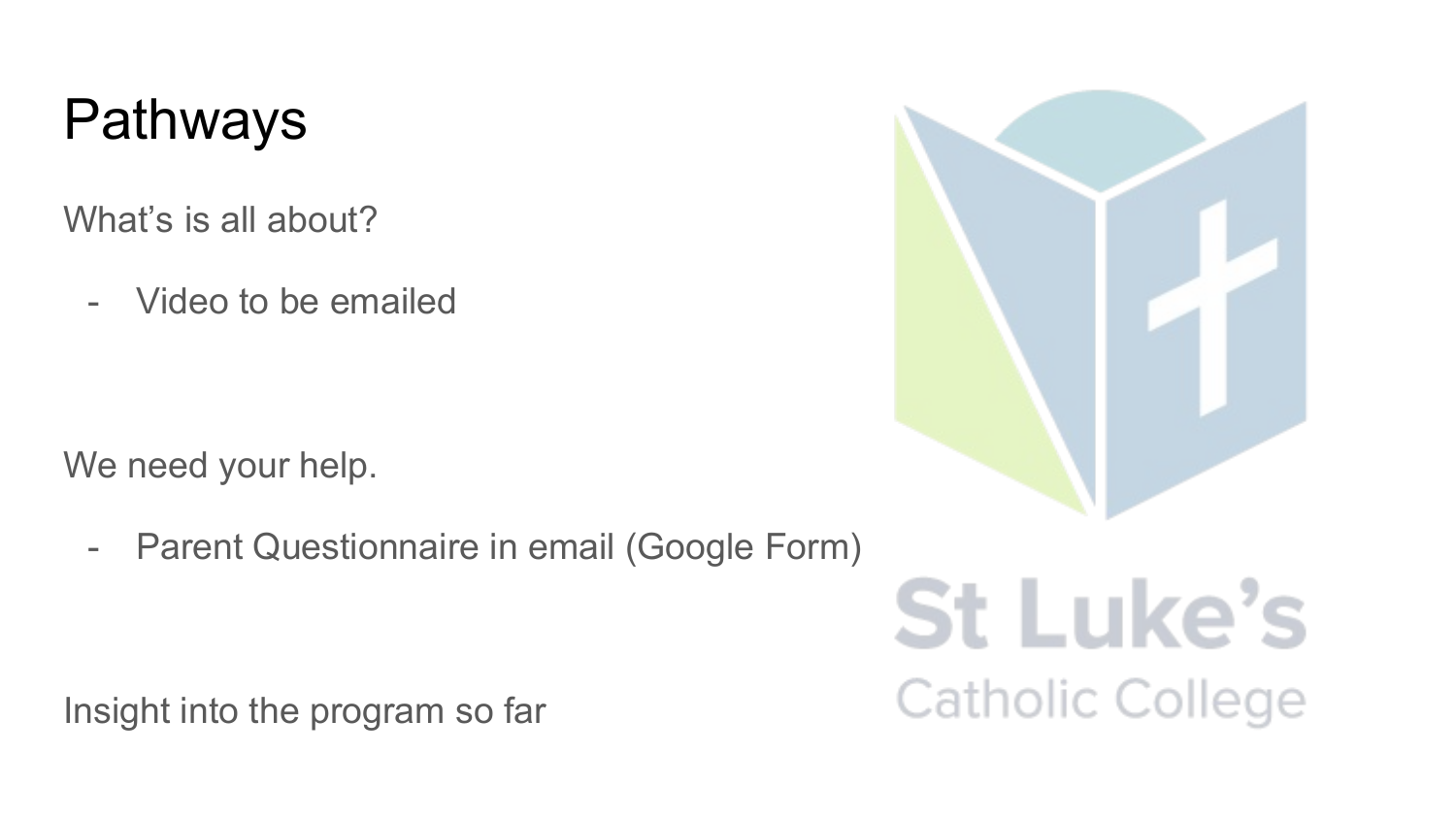### SO HOW WAS YOUR DAY?



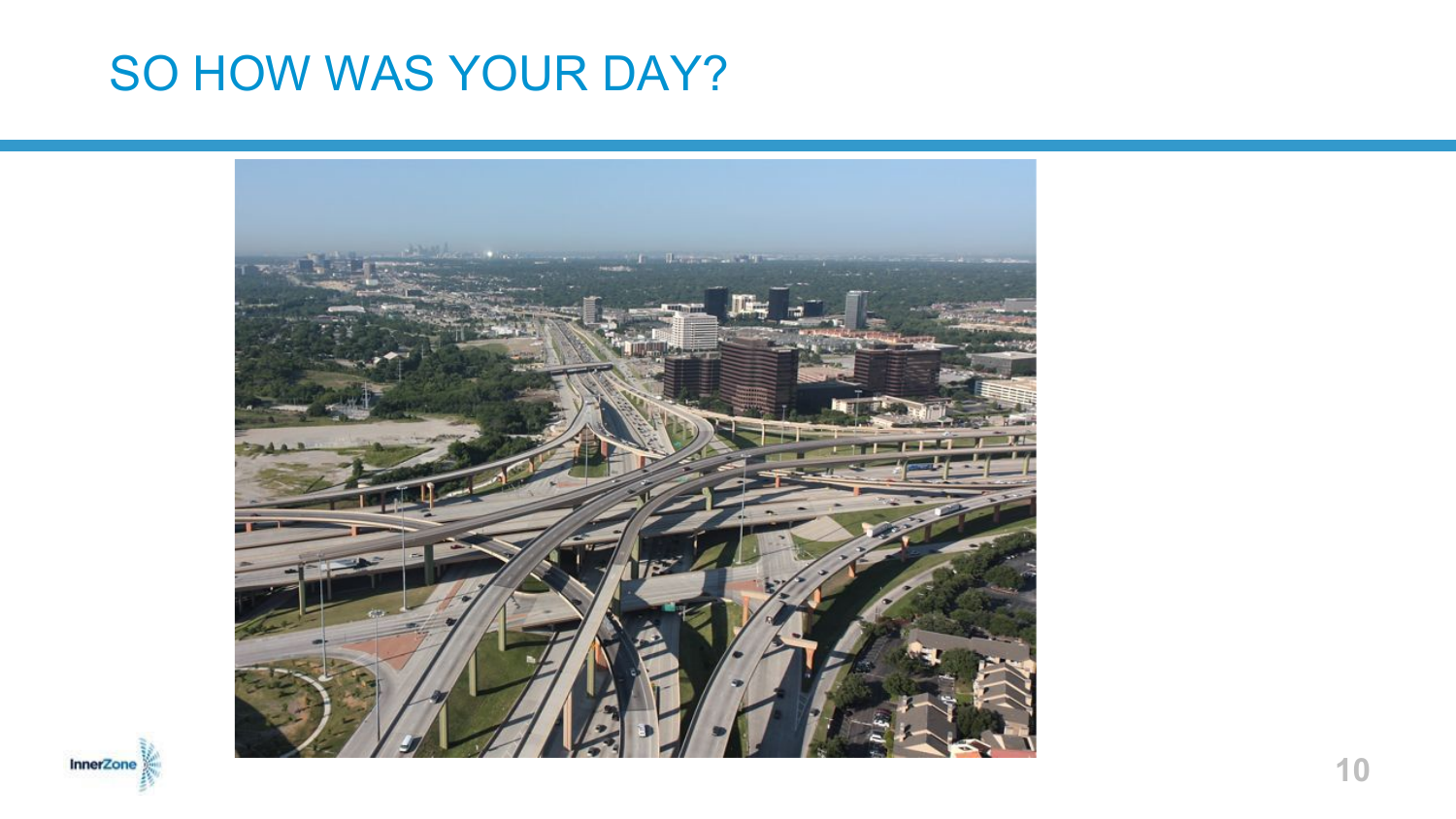### STUCK OR UNSURE OF DIRECTION



**InnerZone**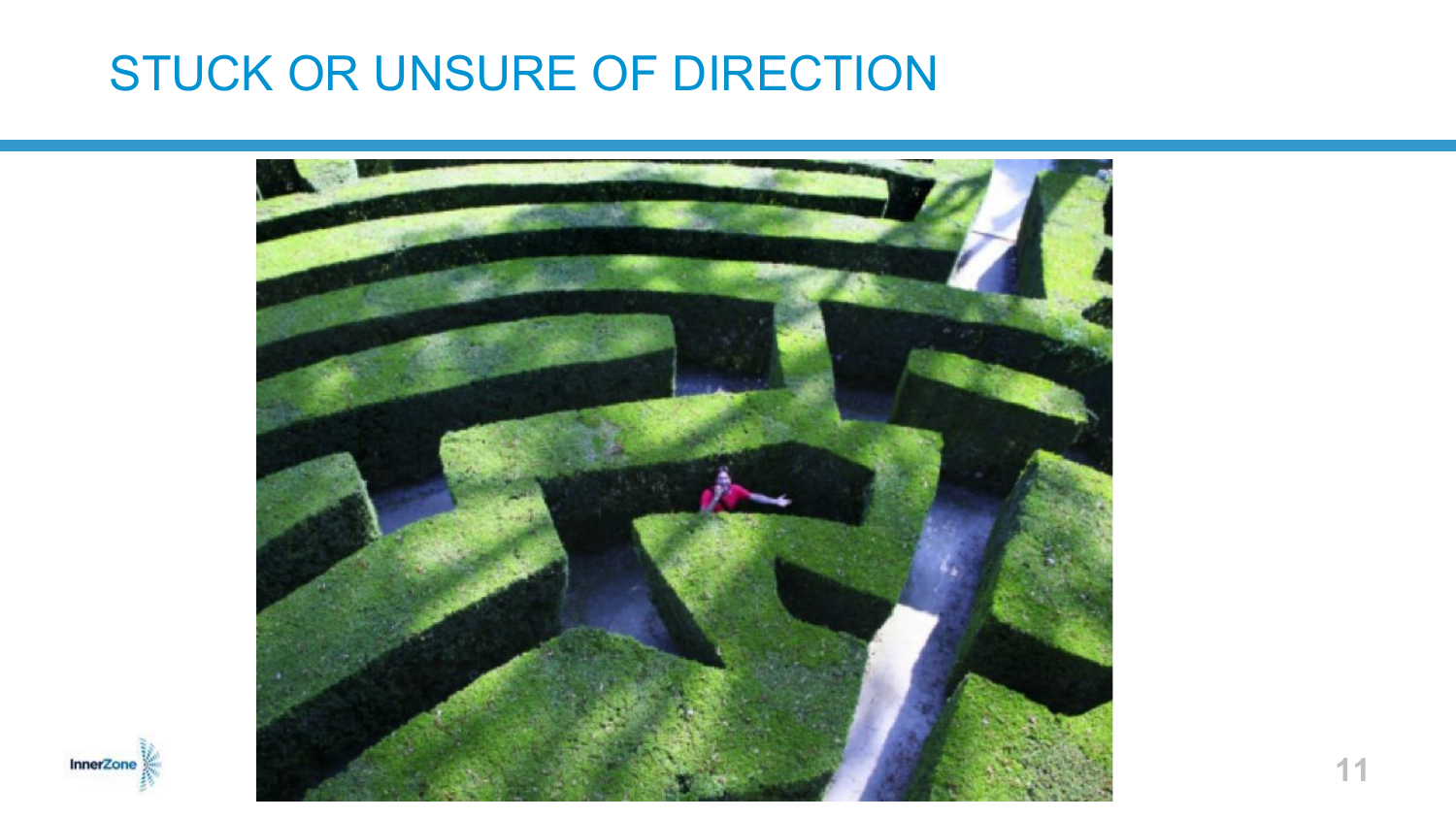### SO WHAT SHOULD WE DO?

- A) **Keep going and ignore it**
- B) **Go faster and hope it works out**

**C) STOP**

C) **STOP**